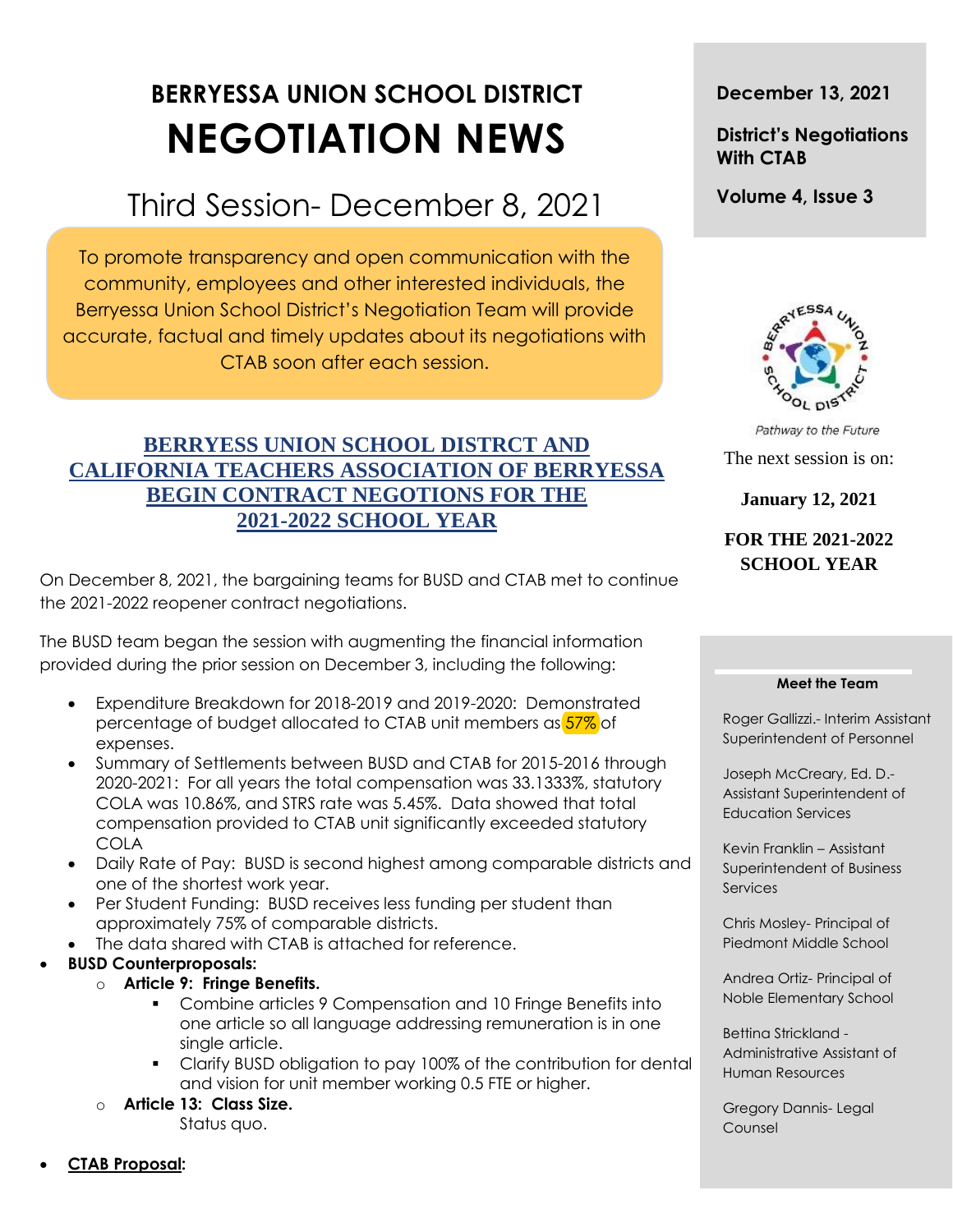#### o **Article 14: Hours, Responsibilities, Work Year**:

- All itinerant unit members are excused from performing adjunct duties.
- **Middle school SDC/RSP teachers receive two preparation** periods per school day; one for teacher directed preparation and the other for duties related to special education services.
- Unit members teaching in the SEAL language program may choose to reschedule or receive compensation when one of their release days is cancelled (often due to lack of substitutes).
- **I** Itinerant and special education unit members are excused from yard duty.
- Kindergarten and transitional kindergarten teachers who fail to receive the agreed to instructional support shall receive \$75 per day
- **Elementary school teachers are no longer required to accept** additional students in their classes due to lack of substitutes but must consent; unit members who consent to accept additional students shall determine the placement of the students.

| Regular 2021-22 Teachers Salary Schedule Effective PROPOSED - DRAFT -183 Days |              |              |  |              |              |  |              |              |  |              |              |  |              |           |  |
|-------------------------------------------------------------------------------|--------------|--------------|--|--------------|--------------|--|--------------|--------------|--|--------------|--------------|--|--------------|-----------|--|
|                                                                               | С            |              |  | D            |              |  | Е            |              |  | F            |              |  | G            |           |  |
| Step\Ra<br>nge                                                                | BA+<br>30    | <b>MA</b>    |  | BA+<br>45    | <b>MA</b>    |  | BA+<br>60    | МA           |  | BA+<br>75    | MA           |  | BA+<br>90    | MA        |  |
| $\mathbf{1}$                                                                  | 3.26<br>$\%$ | 3.17<br>$\%$ |  | 3.20<br>$\%$ | 3.11<br>$\%$ |  | 3.14<br>℅    | 3.06<br>$\%$ |  | 3.12<br>$\%$ | 3.04<br>$\%$ |  | 2.98<br>%    | 2.90<br>% |  |
| $\overline{2}$                                                                | 3.20<br>$\%$ | 3.11<br>%    |  | 3.14<br>%    | 3.06<br>%    |  | 3.08<br>$\%$ | 3.00<br>$\%$ |  | 2.99<br>$\%$ | 2.91<br>$\%$ |  | 2.85<br>%    | 2.78<br>% |  |
| 3                                                                             | 3.14<br>$\%$ | 3.06<br>%    |  | 3.08<br>%    | 3.00<br>%    |  | 2.99<br>$\%$ | 2.92<br>$\%$ |  | 2.86<br>%    | 2.79<br>$\%$ |  | 2.74<br>%    | 2.68<br>% |  |
| 4                                                                             | 3.08<br>%    | 3.00<br>%    |  | 3.01<br>%    | 2.93<br>%    |  | 2.87<br>℅    | 2.80<br>%    |  | 2.75<br>%    | 2.69<br>%    |  | 2.64<br>%    | 2.58<br>% |  |
| 5                                                                             | 3.02<br>$\%$ | 2.94<br>$\%$ |  | 2.83<br>%    | 2.76<br>%    |  | 2.75<br>%    | 2.69<br>%    |  | 2.64<br>%    | 2.59<br>$\%$ |  | 2.54<br>%    | 2.48<br>% |  |
| 6                                                                             | 2.89<br>$\%$ | 2.82<br>$\%$ |  | 2.71<br>$\%$ | 2.65<br>$\%$ |  | 2.65<br>℅    | 2.59<br>$\%$ |  | 2.55<br>$\%$ | 2.49<br>$\%$ |  | 2.45<br>$\%$ | 2.40<br>% |  |
| $\overline{7}$                                                                | 2.78<br>%    | 2.71<br>$\%$ |  | 2.59<br>%    | 2.54<br>%    |  | 2.55<br>%    | 2.50<br>%    |  | 2.46<br>%    | 2.40<br>%    |  | 2.36<br>%    | 2.32<br>% |  |
| 8                                                                             | 2.67<br>%    | 2.61<br>%    |  | 2.49<br>%    | 2.44<br>%    |  | 2.46<br>%    | 2.41<br>%    |  | 2.37<br>%    | 2.32<br>$\%$ |  | 2.29<br>%    | 2.24<br>% |  |
| 9                                                                             | 2.57<br>$\%$ | 2.51<br>%    |  | 2.39<br>%    | 2.35<br>%    |  | 2.38<br>%    | 2.33<br>$\%$ |  | 2.29<br>$\%$ | 2.25<br>$\%$ |  | 2.21<br>%    | 2.17<br>% |  |
| 10                                                                            | 2.57<br>$\%$ | 2.51<br>%    |  | 2.31<br>$\%$ | 2.26<br>%    |  | 2.30<br>%    | 2.25<br>$\%$ |  | 2.22<br>%    | 2.18<br>$\%$ |  | 2.14<br>%    | 2.11<br>% |  |
| 11                                                                            | 2.57<br>$\%$ | 2.51<br>%    |  | 2.31<br>$\%$ | 2.26<br>%    |  | 2.22<br>%    | 2.18<br>%    |  | 2.15<br>%    | 2.11<br>$\%$ |  | 2.08<br>%    | 2.04<br>% |  |
| 12                                                                            | 2.57<br>%    | 2.51<br>%    |  | 2.31<br>%    | 2.26<br>%    |  | 2.19<br>%    | 2.15<br>%    |  | 2.08<br>%    | 2.05<br>$\%$ |  | 2.02<br>%    | 1.98<br>% |  |
| 13                                                                            | 2.57<br>$\%$ | 2.51<br>$\%$ |  | 2.31<br>$\%$ | 2.26<br>$\%$ |  | 2.15<br>$\%$ | 2.11<br>$\%$ |  | 2.02<br>$\%$ | 1.99<br>$\%$ |  | 1.96<br>$\%$ | 1.93<br>% |  |
| 14                                                                            | 2.57<br>$\%$ | 2.51<br>$\%$ |  | 2.31<br>$\%$ | 2.26<br>$\%$ |  | 2.12<br>$\%$ | 2.08<br>$\%$ |  | 2.02<br>$\%$ | 1.99<br>$\%$ |  | 1.96<br>%    | 1.93<br>% |  |
| 15                                                                            | 2.57<br>%    | 2.51<br>$\%$ |  | 2.31<br>%    | 2.26<br>%    |  | 2.08<br>℅    | 2.05<br>$\%$ |  | 1.96<br>$\%$ | 1.92<br>$\%$ |  | 1.90<br>%    | 1.87<br>% |  |
| 16                                                                            | 2.57<br>$\%$ | 2.51<br>$\%$ |  | 2.31<br>$\%$ | 2.26<br>$\%$ |  | 2.08<br>$\%$ | 2.05<br>$\%$ |  | 1.96<br>$\%$ | 1.92<br>$\%$ |  | 1.90<br>%    | 1.87<br>% |  |
| 17                                                                            | 2.57<br>$\%$ | 2.51<br>$\%$ |  | 2.31<br>%    | 2.26<br>$\%$ |  | 2.02<br>$\%$ | 1.98<br>$\%$ |  | 1.89<br>$\%$ | 1.86<br>$\%$ |  | 1.84<br>%    | 1.81<br>% |  |
| 18                                                                            | 2.57<br>%    | 2.51<br>$\%$ |  | 2.31<br>%    | 2.26<br>%    |  | 2.02<br>℅    | 1.98<br>%    |  | 1.89<br>%    | 1.86<br>%    |  | 1.84<br>%    | 1.81<br>% |  |
| 19                                                                            | 2.57<br>%    | 2.51<br>%    |  | 2.31<br>%    | 2.26<br>%    |  | 1.96<br>℅    | 1.93<br>%    |  | 1.83<br>%    | 1.81<br>%    |  | 1.78<br>%    | 1.76<br>% |  |
| 20                                                                            | 2.57<br>$\%$ | 2.51<br>$\%$ |  | 2.31<br>$\%$ | 2.26<br>$\%$ |  | 1.96<br>$\%$ | 1.93<br>$\%$ |  | 1.83<br>%    | 1.81<br>$\%$ |  | 1.78<br>%    | 1.76<br>% |  |
| 21                                                                            | 2.57<br>%    | 2.51<br>$\%$ |  | 2.31<br>$\%$ | 2.26<br>$\%$ |  | 1.93<br>$\%$ | 1.90<br>%    |  | 1.81<br>$\%$ | 1.78<br>$\%$ |  | 1.76<br>%    | 1.73<br>% |  |